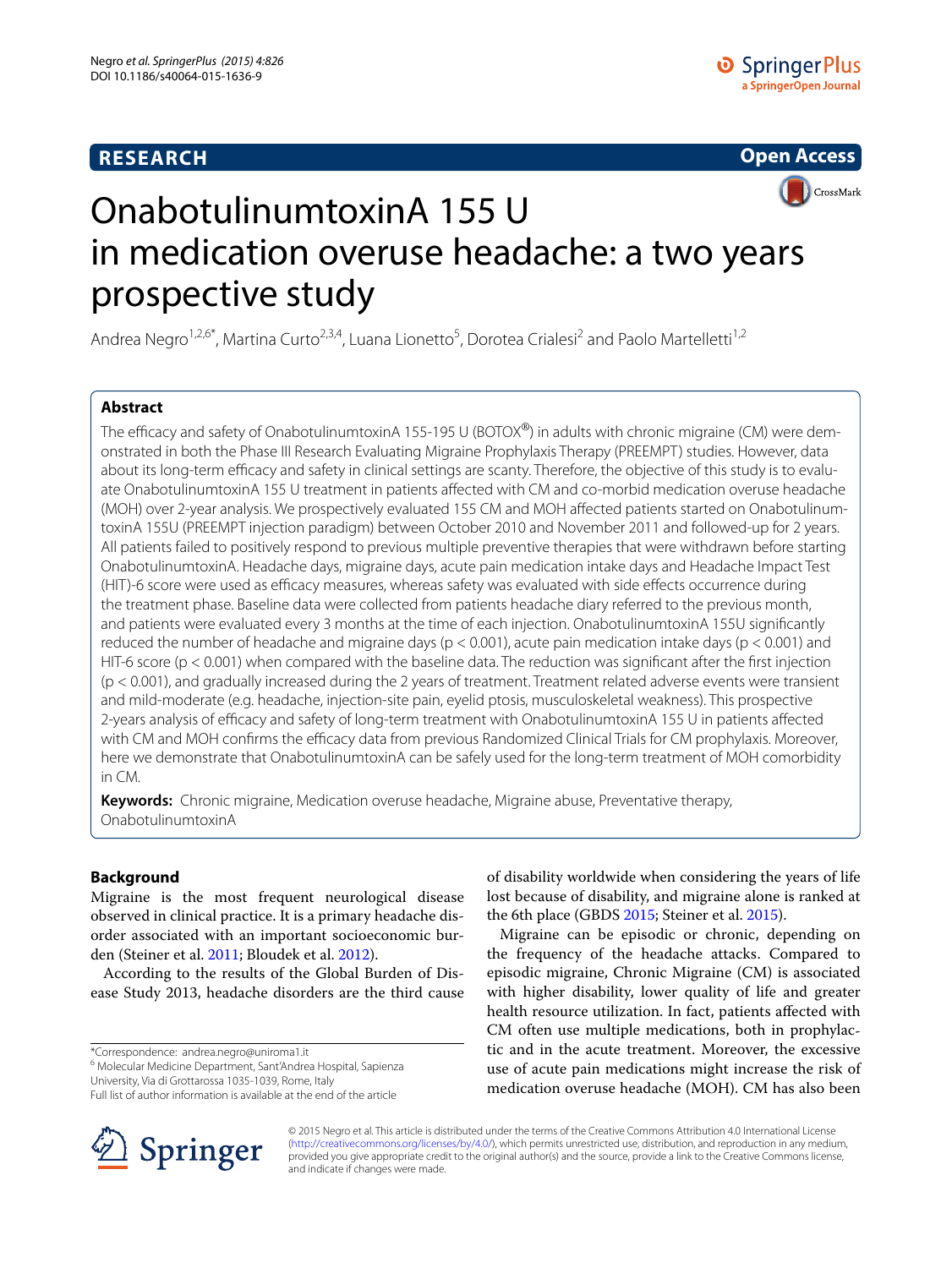demonstrated to be an independent risk factor for cardiovascular disorders and ischemic stroke, and higher frequency of attacks might lead to a chronic intake of non-steroidal anti-inflammatory drugs (NSAIDs) and triptans, both associated with a greater likelihood of developing cardiovascular events (Tana et al. [2013](#page-7-4)). Therefore chronic migraine prevention and reduction of the attacks frequency might also be essential for the cardiovascular risk reduction.

The available drugs for the preventive treatment of CM belong to different classes (i.e. anti-epileptic, antidepressants, beta-blockers, calcium channel antagonists) and are generally used in mono-therapy. In fact, evidence about the preventive efficacy of drugs combinations is not sufficiently strong, and the efficacy of each single medication should be carefully evaluated alone. Moreover, the very frequent presence of comorbidities should drive the choice of a preventive migraine treatment, in order to reduce the patient's medication intake and increase the clinical efficacy for both the disorders (Negro et al. [2010](#page-7-5)). Anyway, the response to a specific preventive drug is variable for each patient and not always predictable and fluctuates over time.

In 2010 the efficacy and safety of OnabotulinumtoxinA were evaluated in the prophylactic treatment of CM with a Randomized Clinical Trial, namely the "Phase III Research Evaluating Migraine Prophylaxis Therapy" (PREEMPT) clinical program. This consisted in two phases 3, multicenter double-blind, parallelgroup, placebo-controlled studies (PREEMPT 1 and 2) (Aurora et al. [2010;](#page-7-6) Diener et al. [2010](#page-7-7); Dodick et al. [2010](#page-7-8)). PREEMPT enrolled 1384 adult patients with CM in North America and Europe, which went through a 24-week randomized, double-blind, parallel-group, placebo-controlled phase followed by a 32-week open-label phase, with injections repeated every 12 weeks of 155- 195 U of OnabotulinumtoxinA.

Our experience with OnabotulinumtoxinA for the prevention of chronic daily headaches started in 2001. At that time we administered injections of OnabotulinumtoxinA 100 U with an off-label use (Farinelli et al. [2006](#page-7-9)). The dose was later increased to 155 U in 2010 after the publication of the PREEMPT studies.

Since 2010, we administered OnabotulinumtoxinA 155 U injections in 31 sites every 3 months following the PREEMPT injection paradigm, without the administration of the additional 40 U.

In our Headache Clinic the preventive treatment with OnabotulinumtoxinA was offered to all the adults patients that were affected with CM with or without medication overuse (diagnosis made according with the IHS criteria 2004 revised in 2006) (Headache Classification Subcommittee [2004;](#page-7-10) Headache Classification patients with contraindications or lack of efficacy or tolerability to other preventive drugs (beta-blockers, calcium channel blockers, antiepileptics and antidepressants). We did not offer OnabotulinumtoxinA treatment to patients with co-morbid neuromuscular disorders, psychiatric diseases considered incompatible with such kind of treatment, pregnancy and breast-feeding.

OnabotulinumtoxinA was not approved by the Italian regulatory drug agency (AIFA) for the prevention of CM, therefore at that time we used it off-label and all patients had to give an explicit informed consent. All patients with criteria for MOH underwent withdrawal and detoxification therapeutic regimen before starting OnabotulinumtoxinA. A program of at least 3 cycles of injections was planned for every patient. At the time of the fourth injection the clinical response was evaluated and if there was a response (reduction  $\geq$ 50 % of migraine days) the patient could continue the treatment, otherwise OnabotulinumtoxinA injections were discontinued.

With the except of the PREEEMPT studies, large and long term studies on OnabotulinumtoxinA efficacy and safety have not been published. Given our extensive clinical experience with OnabotulinumtoxinA, the aim of this study was to prospectively evaluate its long-term efficacy and safety in the treatment of CM and co-morbid MOH over 2-year period.

## **Methods**

The protocol was reviewed and approved by the Ethical Committee of Sant'Andrea Hospital, Sapienza University of Rome. Each patient gave a free, informed consent for the participation in the study and the analysis and publication of the protocol data.

We included in the study all the patients affected with CM with MOH that referred to our Headache Clinic between October 2010 and November 2011. We included only patients with criteria for MOH who had failed one or more withdrawal attempts, and all the CM patients who had received and failed other preventive therapies due to lack of efficacy or intolerable side effects. Any patient was allowed to take preventive oral medication during treatment with OnabotulinumtoxinA.

OnabotulinumtoxinA was administered in a Day Hospital setting and was properly charged to our National Health System. It was injected every 3 months  $(\pm 1$  week) following the PREEMPT injection paradigm: all patients received a dose of 155 U of OnabotulinumtoxinA administered to 31 injection sites across seven head and neck muscles using a "fixed-site, fixed-dose" injection paradigm (Blumenfeld et al. [2010](#page-7-12)). Up to 40 U of additional OnabotulinumtoxinA could have been administered at the physician's discretion using a "follow the pain"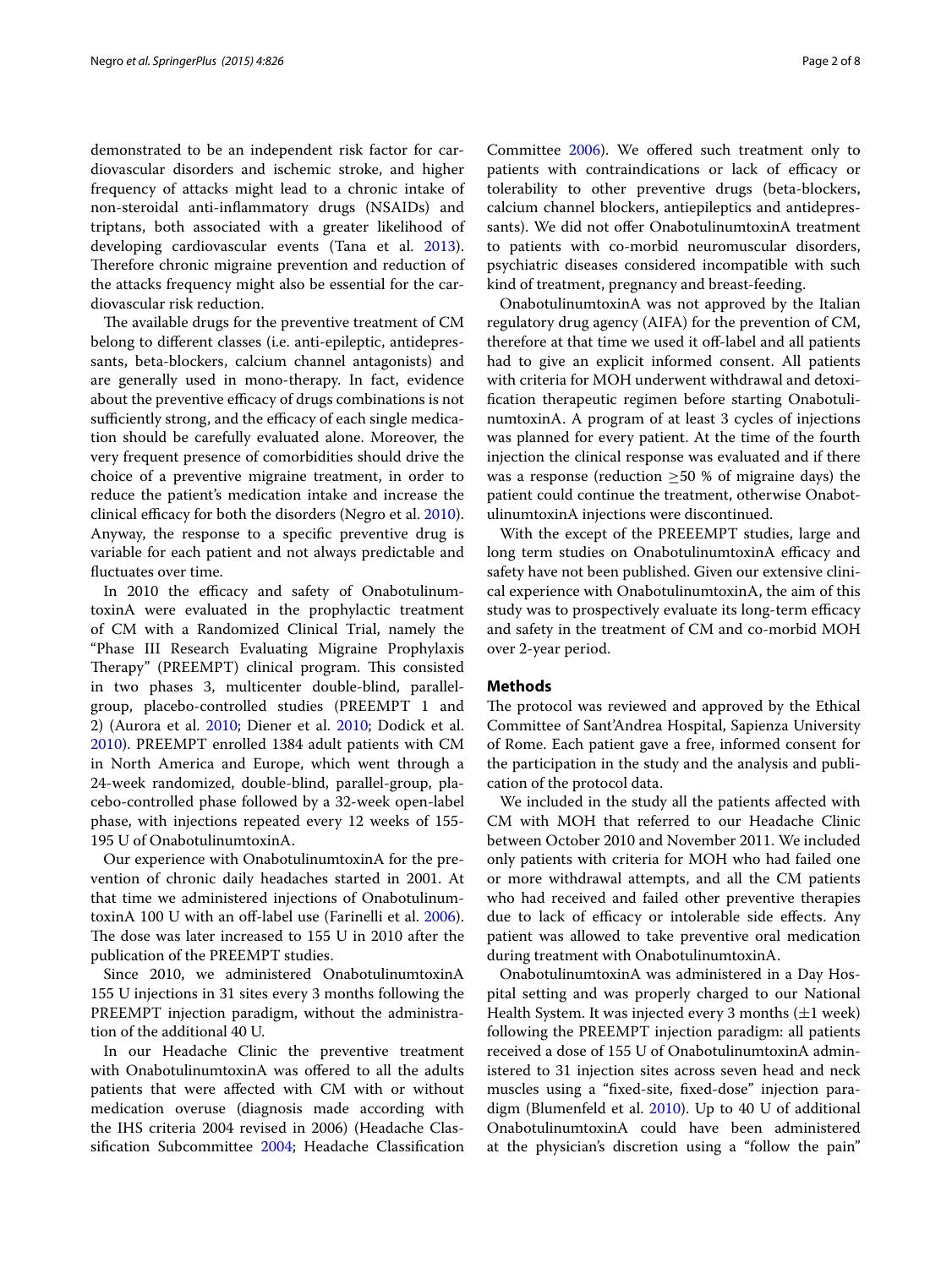strategy into 8 additional injection sites across three head and neck muscles (temporalis, occipitalis, and/or trapezius muscles) in the PREEMPT study (Blumenfeld et al. [2010](#page-7-12)), but we did not administer the additional dose.

Headache days, migraine days, and acute pain medication intake were used as efficacy measures. Baseline data were collected from patients headache diary referred to the previous month before starting OnabotulinumtoxinA, and patients were evaluated every 3 months at the time of each injection. Every 6 months patients were asked to fill the Headache Impact Test (HIT)-6, used as a measure of efficacy as well, and the results were compared with the baseline score. During the 24 months all adverse events (AEs), related to the drug, were registered and used as a safety measure.

# **Statistical analysis**

Continuous variables are reported as mean  $\pm$  standard deviation, rates and categorical values are reported as subjects-counts and percentage. A paired *t* Test was used to compare the mean headache days, migraine days, medication intake days and HIT-6 score at baseline and at each cycle of injections after Hartley's ƒ-Max test to ass equal variance of data. A Chi square test was used to compare categorical variables.

## **Results**

#### **Demographic and baseline headache characteristics**

The initial included population was of 155 patients but only 132 patients completed the 2 years follow-up. Table [1](#page-2-0) shows the reasons for OnabotulinumtoxinA discontinuation before 24 months.

Demographic and baseline headache characteristics of the 132 patients who completed the protocol are reported in Table [2](#page-2-1).

The majority of patients were female (81.8 %), with a mean age of 43.2 years (range 18–76). The average time from CM onset was 10.2 years (range 1–40 years). All patients overused acute pain medications during the previous month before starting OnabotulinumtoxinA treatment (baseline). Medication overuse was defined as simple analgesics intake for  $\geq$ 15 days, or other

<span id="page-2-0"></span>**Table 1 Reasons for OnabotulinumtoxinA discontinuation before 24 months**

| <b>Total</b>                    | $N = 23(14.8\%)$ |
|---------------------------------|------------------|
| OnabotulinumtoxinA indepent AEs | $5(3.2\%)$       |
| Not effective                   | $8(5.2\%)$       |
| Pregnancy                       | $2(1.3\%)$       |
| Drop out                        | $3(1.8\%)$       |
| Personal reasons                | $5(3.2\%)$       |
| A Fradypres overte              |                  |

*AEs* adverse events

## <span id="page-2-1"></span>**Table 2 Baseline demographics and characteristics**

|                                            | OnabotulinumtoxinA<br>$155 U (n = 132)$ |
|--------------------------------------------|-----------------------------------------|
| Mean age, years                            | $43.2 \pm 13.5$ (18-76)                 |
| Female, % (n)                              | 81.8 (108)                              |
| Diagnosis of chronic migraine, years       | $7.6 \pm 4.3$ (0.5-10)                  |
| Mean years since onset of chronic migraine | $10.2 \pm 4.8$ (1-40)                   |
| Headache days                              | $22.3 + 4.1$                            |
| Migraine days                              | $21.4 + 4.3$                            |
| Pain medication intake days                | $20.8 \pm 4.5$                          |
| HIT-6 score                                | $68.9 \pm 4.3$                          |
| Patients with severe HIT-6 score, % (n)    | 93.9 (124)                              |

Data are presented as mean ± standard deviation; *HIT* headache impact test, HIT-6 Scores of 36–49 indicate little or no impact; 50–55, some impact; 56–59, substantial impact; ≥60, severe impact

Baseline data refers to the previous month before starting OnabotulinumtoxinA

medication classes or combination of multiple drug classes for  $\geq$ 10 days, taken at least 2 days/week or more. The 93.9 % of patients had a severe  $(\geq 60)$  HIT-6 score (Table [2\)](#page-2-1).

## **Efficacy**

A comparison of all pre- and post-treatment outcomes is shown in Figs. [1,](#page-3-0) [2](#page-3-1), [3](#page-4-0), [4](#page-4-1) and detailed data are given in Additional file [1](#page-7-13): Tables S1–S5.

The headache days per month decreased significantly during the period of treatment from the first to the eighth session of therapy (pre  $22.3 \pm 4.1$ , post  $7.3 \pm 2.1$ ;  $p < 0.001$ ) (Fig. [1\)](#page-3-0).

There was also a significant reduction of the migraine days per month during the period of treatment from the first to the eighth session of therapy (pre  $21.4 \pm 4.3$ , post  $6.8 \pm 2.3$ ; p < 0.001) (Fig. [2\)](#page-3-1).

Accordingly, also medication intake days decreased significantly during the period of treatment from the first to the eighth session of therapy (pre  $20.8 \pm 4.5$ , post  $5.3 \pm 1.7$ ; p < 0.001) (Fig. [3\)](#page-4-0).

The mean HIT-6 score decreased significantly during the period of treatment from the first to the last injection (pre 69.4  $\pm$  4.9, post 52  $\pm$  5.6; p < 0.001) (Fig. [4\)](#page-4-1) and the proportion of patients with severe  $(\geq 60)$  HIT-6 score decreased as well (pre 93.9 %, post 22 %). After 2 years of treatment the mean HIT-6 score was  $\leq$ 55 (some impact, little or no impact) in  $68.2 %$  of patients and  $\leq 49$  (little or no impact) in 40.9 % of patients (data not shown). Notably, all the efficacy measures showed a progressive decline over the 2-year follow-up, with significant reductions at each time point calculated only versus baseline measures. Notably, after the 4th injection (12 months), the extent of decreases of the mean headache, migraine and pain medication intake days appears to be less prominent than within the first 12 months of treatment.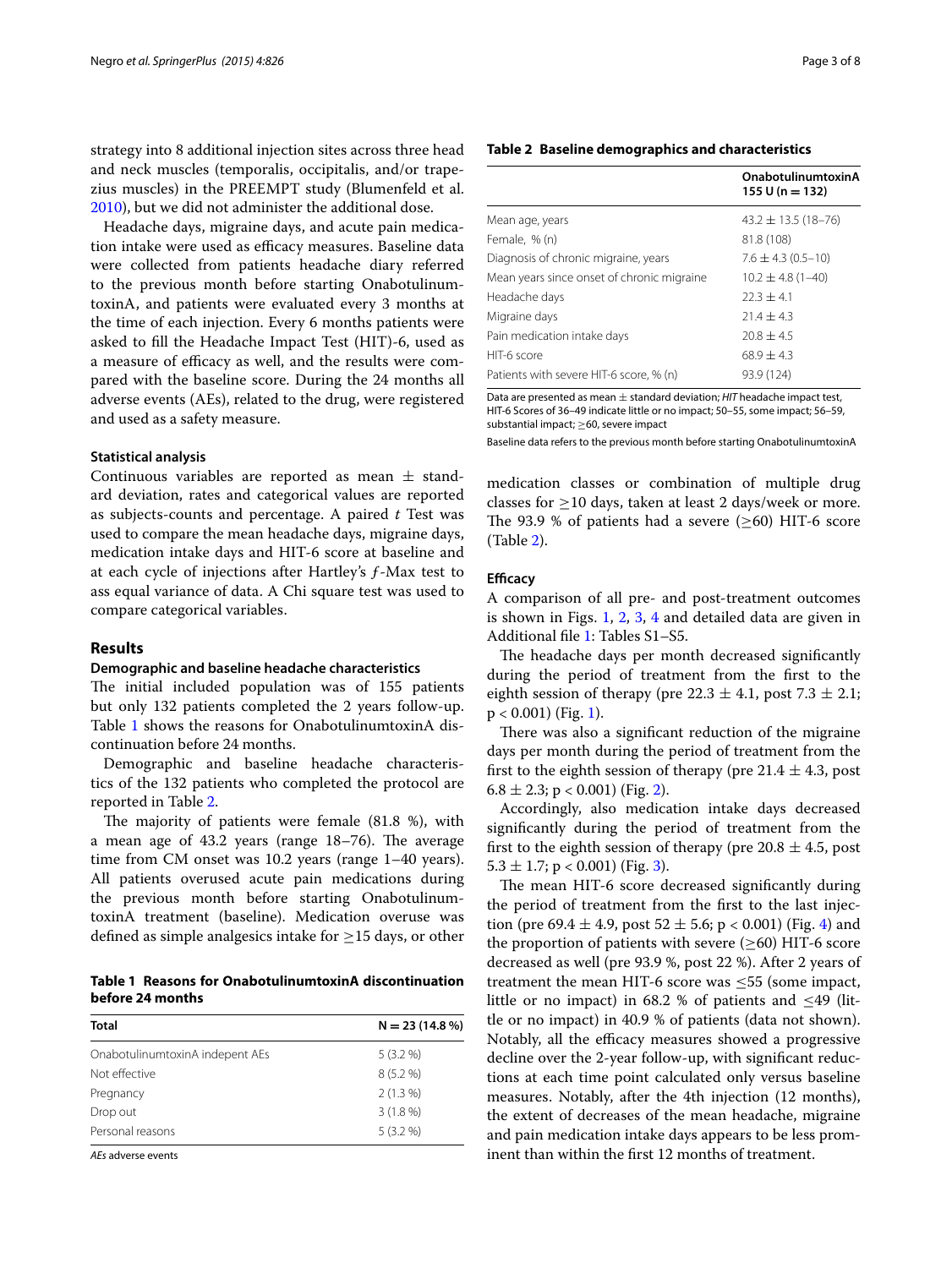

<span id="page-3-1"></span><span id="page-3-0"></span>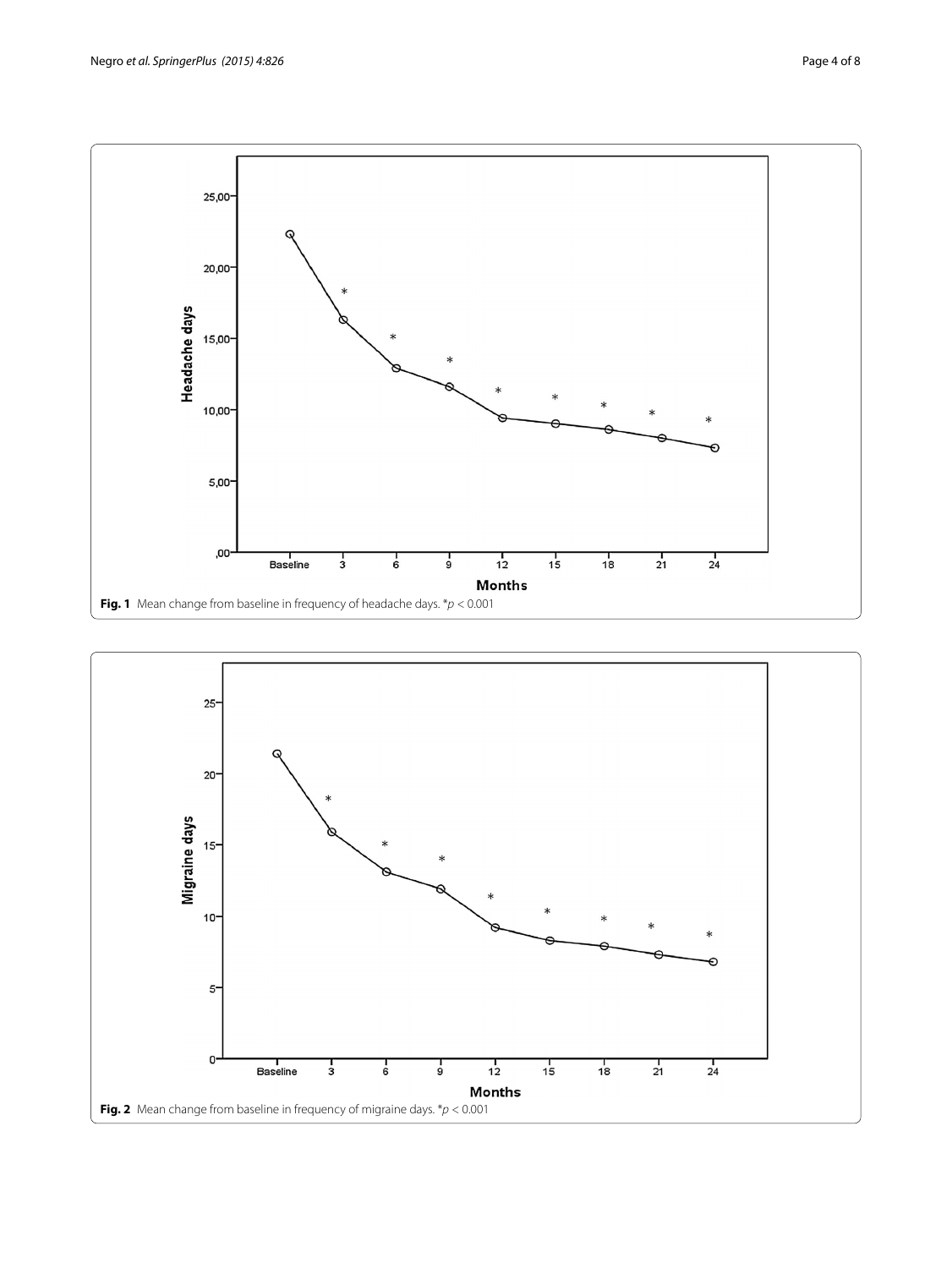

<span id="page-4-1"></span><span id="page-4-0"></span>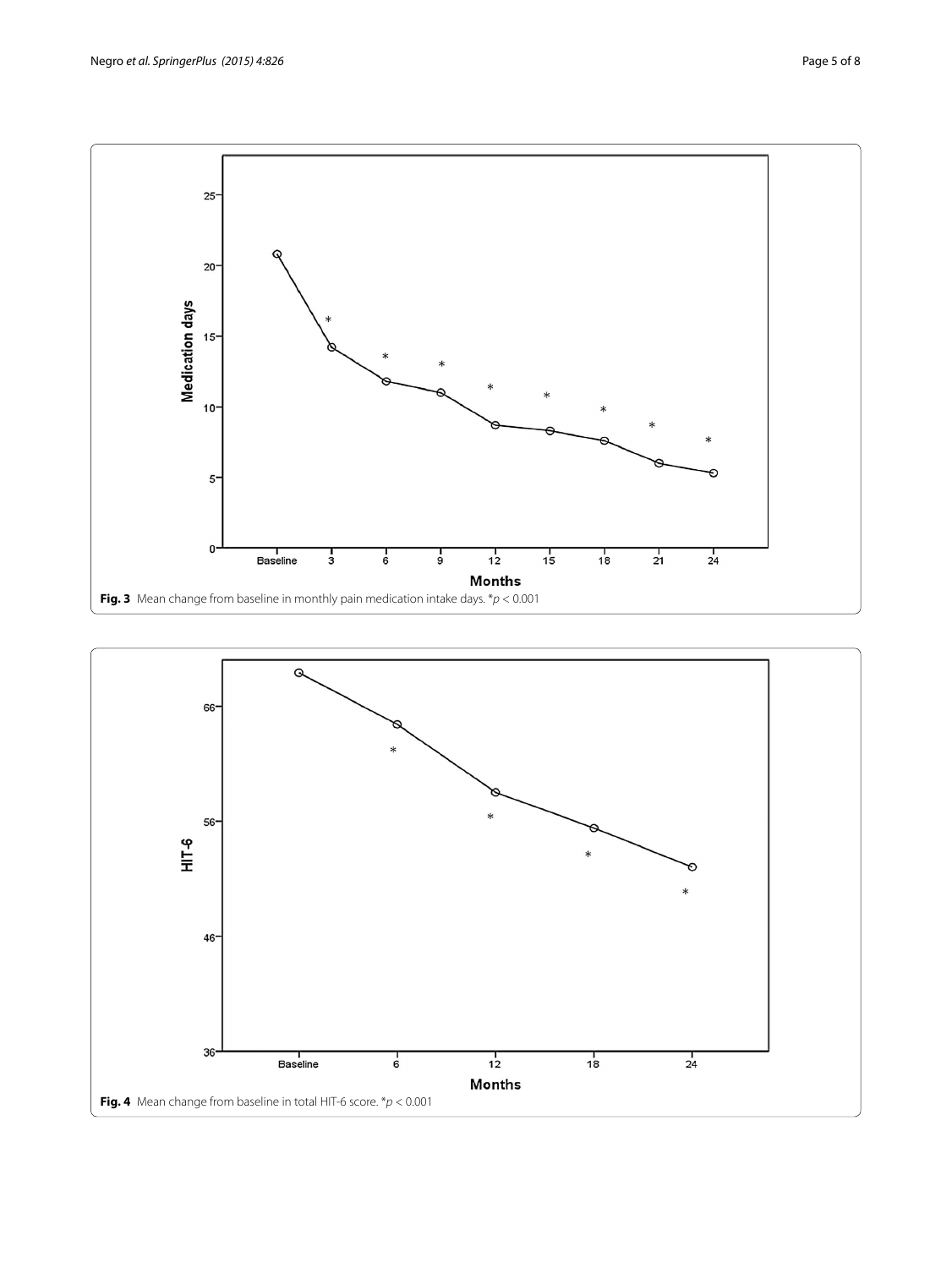#### **Safety and tolerability**

No severe treatment-related AEs were observed (Table [3](#page-5-0)). Severity of the AEs was mild to moderate and was not a reason to interrupt OnabotulinumtoxinA injections in any case. All the AEs lasted for less than a week (e.g. headache, injection-site pain) to a maximum of 2 months (e.g. eyelid ptosis, musculoskeletal weakness).

Neck pain and musculoskeletal stiffness occurred in >75 % of the cases during the first three cycles of injections. Conversely, other AEs, as eyelid ptosis, injectionsite pain and headache did not show any correlation with the treatment cycle (data not shown).

## **Discussion**

For decades several classes of drugs have been used for the prevention of primary chronic headaches showing different levels of efficacy and safety. Considering the large number of molecules available for each class and their association with severe class-related contraindication, it is not surprising to note that there are no published data comparing safety and efficacy between all the classes. It is worth it to remember that none of these drugs are currently approved for CM prophylaxis.

In 2010, on the basis of the results of PREEMPT clinical program, the Medicines and Healthcare Products Regulatory Agency (MHRA) in the UK, and later the Federal Drug Administration (FDA) in USA, approved OnabotulinumtoxinA injection therapy for the prevention of headaches in adults with CM. In 2011 also the European Medical Agency (EMA) approved Botox® for treatment of CM. OnabotulinumtoxinA was the first and, so far, the only prophylactic treatment to receive a specific license for patients with CM. Recently the European Headache Federation proposed a consensus statement for a new definition of refractory CM (Martelletti et al. [2014](#page-7-14)) which includes also the OnabotulinumtoxinA treatment failure as a diagnostic criteria for the definition of refractory CM.

A comparison between our results and the PREEMPT pooled data might be helpful to better understand OnabotulinumtoxinA long-term safety and efficacy (Dodick et al. [2010](#page-7-8)).

<span id="page-5-0"></span>**Table 3 Summary of the overall treatment-related AEs reported in 24 months**

| Adverse event observed      | Number of patients/132 (%) |
|-----------------------------|----------------------------|
| Total treatment-related AFs | 23 (17.5)                  |
| Injection-site pain         | 4(3.3)                     |
| Neck pain                   | 5(3.8)                     |
| Musculoskeletal weakness    | 5(3.8)                     |
| Eyelid ptosis               | 4(2.9)                     |
| Headache                    | 5(3.7)                     |
|                             |                            |

*AEs* adverse events

The majority of baseline characteristics of our sample of patients were similar to the PREEMPT population: mean headache days (22.3 vs. 19.9), mean migraine days (21.4 vs. 19.1), mean HIT-6 score (69.4 vs. 65.5) and percent with severe (≥60) HIT-6 score (93.9 vs. 93.5).

At the same time, our population had some important differences. All our patients had MOH (vs. 64.8 %) and had previously failed one or more prophylaxis medications (38 % in PREMPT had never received a preventive treatment). Therefore, we might assume that our sample of patients had a more severe CM. Nevertheless, we report a similar OnabotulinumtoxinA efficacy compared to PREEMPT study, at least in the first year of treatment (the PREEMPT study considered only a 1 year follow-up).

To date, similar efficacy is indicated by the similar outcome measures reduction at PREEMPT 24 weeks and our 6 months: mean headache days reduction (−8.4 vs. −9.4), mean migraine days reduction (−8.2 vs. −8.4), mean acute pain medication intake reduction (−10.1 vs. −9), mean HIT-6 score reduction (−4.8 vs. −5.1), proportion of patients with severe  $(\geq 60)$  HIT-6 score (67.6) vs. 77.3 %). Moreover, we can also compare outcome measures reduction at PREEMPT 56 weeks and our at 15 months: mean headache days frequency reduction  $(-11.7 \text{ vs. } -13.2)$ , mean migraine days frequency reduction  $(-11.2 \text{ vs. } -13.1)$ , mean reduction in acute pain medication intakes (-15.4 vs. -12.6), mean HIT-6 score  $(-7.7 \text{ vs. } -10.9)$ , proportion of patients with severe (≥60) HIT-6 score (50.6 vs. 44.7 %).

The safety and tolerability profile that emerged from our study seems to be better than that of pooled data from PREEMPT (total treatment-related AEs: 17.5 vs. 29.4 %).

In our Headache Clinic, the rate of patients discontinuing the therapy for AEs related to OnabotulinumtoxinA was around the 3 %, mostly represented by women that experienced neck muscle weakness and eyelid ptosis.

In other real-life studies, in order to prevent the reoccurrence of the local toxin AEs the interested injection sites were avoided or the dose was incorrectly reduced to the half (Cernuda-Morollón et al. [2015](#page-7-15)). We do not feel to recommend this kind of behavior since most of the local AEs can be successfully avoided by improving the injection practice. Moreover, the preventive effect of OnabotulinumtoxinA seems to be dose dependent, therefore avoiding sites of injections or reducing the dose per site can be counterproductive.

The overall OnabotulinumtoxinA efficacy in reducing headache and migraine days, and therefore the pain medication use and overuse without any relevant and severe side effect is of central importance also for reducing CM associated disability, increasing patients quality of life and reducing health resource utilization. Furthermore,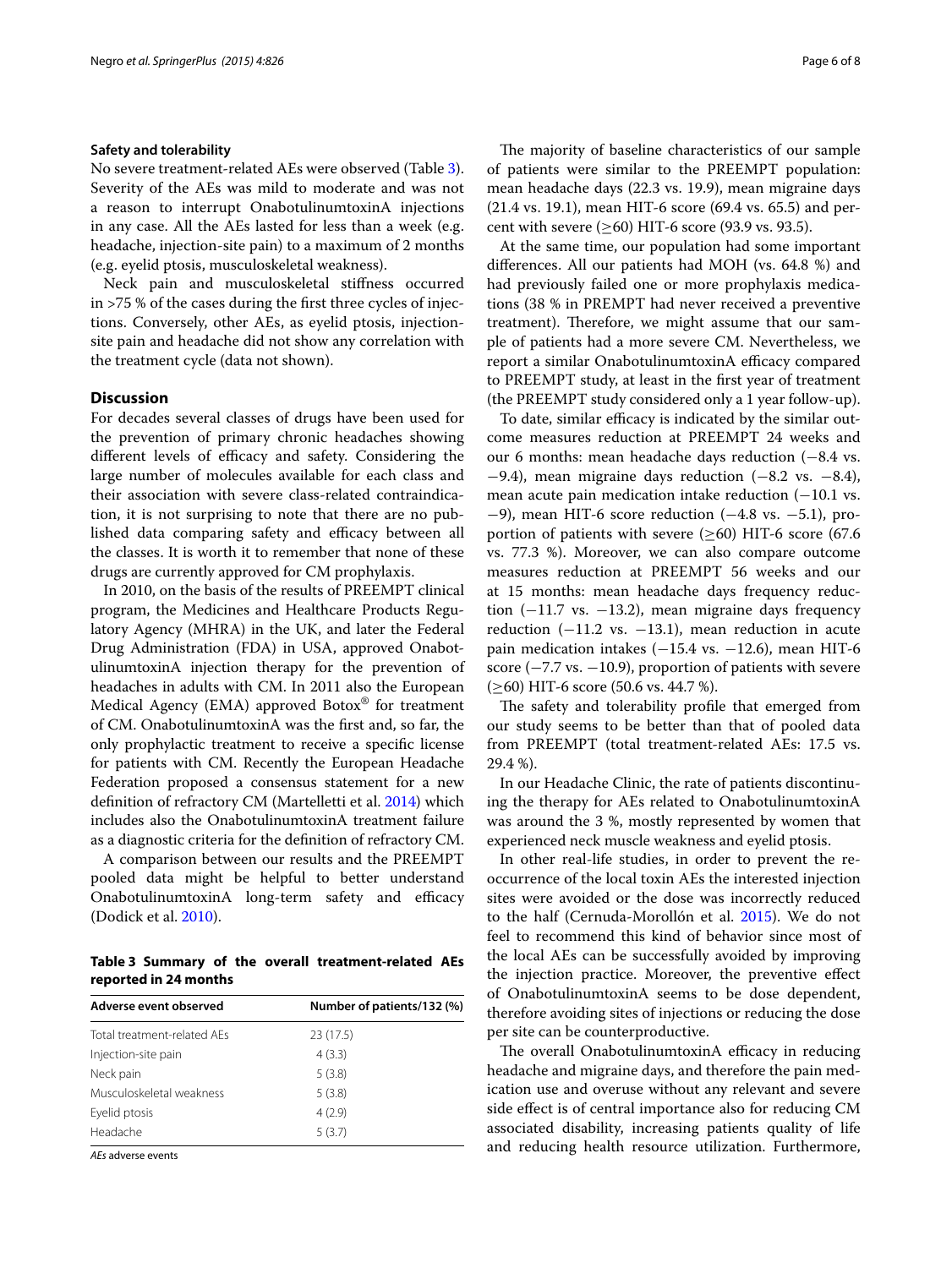reducing the attacks frequency and the pain medication use and abuse might be also an essential part of the cardiovascular risk reduction in patients affected with CM (Tana et al. [2013\)](#page-7-4).

A particularly interesting finding of this study is the progressive improvement in all measures during the 2 years of follow-up. Although the extent of the headache, migraine and medication intake days reduction tends to be less prominent after the 4th injection, this data demonstrate that OnabotulinumtoxinA efficacy is at least maintained and possibly continues to improve over time.

The results of other studies in a real-life setting have been recently published and confirm the efficacy and safety of OnabotulinumtoxinA, even if differences in some important features between the studies should be underlined. Pedraza et al. [\(2015](#page-7-16)) evaluated fifty-two patients treated with one injection of 155 U, with only 39 receiving a second treatment; 82.7 % of them presented MOH, and the use of preventive therapy during the study was allowed. Grazzi and Usai ([2015\)](#page-7-17) evaluated forty-six patients treated with 3 injections sessions and 20 patients treated with 5 injections; all of them received the dosage of 155 U for each session and they were all suffering from CM with MOH. Notably, it was not mentioned if other preventive therapies were allowed.

Khalil et al. [\(2014](#page-7-18)) showed that OnabotulinumtoxinA 155 U reduced the number of headache and migraine days in a prospective study of 254 adults with CM, and increased the number of headache-free days only for the first month after treatment. Cernuda-Morollón et al. ([2015\)](#page-7-15) reported their experience in a sample of 132 CM patients treated with OnabotulinumtoxinA 155–195 U following the PREEMPT protocol. They showed a longterm efficacy to OnabotulinumtoxinA injections after 1 year in about three quarters of the patients. The same efficacy was maintained in all the 20 patients that were still treated after 4 years. However, in the paper there is no mention about the dosage (155 or 195 U).

Our study has two major points of strength. First, the same physician that had received a proper training as injector was the same that followed each patient up over the 2 years. This might have contributed in reducing the variation in the injection sites, possibly linked to the different operators performing the ptotocol. Therefore, the importance of a proper training offered to each physician approaching to this injective therapy might be central for OnabotulinumtoxinA treatment (Blumenfeld et al. [2010](#page-7-12)). Second, we evaluated a single dosage (155 U) in a large population for a relatively long period (8 treatments in 2 years).

Limitations of our study are also noteworthy. The first limitation is the absence of a control group; the

second is the lack of collected descriptive data for some of the outcomes (e.g. headache and migraine episodes, moderate/severe headache days, Migraine-Specific Quality of Life questionnaire). The choice to not collect excessive descriptive data has been made to increase the compliance of our patients in fulfilling the diaries. In fact, usually patients report in diaries only information related to headache days, migraine days, day of utilization of drug and any adverse event. Similarly, the primary end point of the pooled data of PREEMPT was the frequency of headache days, which is considered more sensitive than headache episodes and fulfills recently proposed clinical trial guidelines for evaluating headache prophylaxis in CM (Silberstein et al. [2008\)](#page-7-19). Another limitation is the absence of data about the length of time of effectiveness of treatment within the 3 months: in fact, we calculated the headache days, migraine days, and medication intake days as a mean of the overall days reported by the patients in the previous 3 months, without considering single months or weeks as outcome measures. This implies that patients experiencing variations in the OnabotulinumtoxinA length of action within the 3 months might have been not recognized.

The last criticism about this study could be represented by the selection of the population. We decided to prospectively treat and evaluate only patients with CM and coexisting MOH, which precluded the diagnosis of CM according to the ICHD-II (Headache Classification Subcommittee [2004](#page-7-10); Headache Classification Committee [2006\)](#page-7-11). The PREEMPT studies received the same critics. MOH constitutes a plus of CM and it is hard to think about its appearance not being related to CM itself, unless patients attempt counterproductive stoicism. Since MOH does not stand alone, it is our opinion that it should be at least considered a complication of CM and not just a simple form of secondary headache (Negro and Martelletti [2011](#page-7-20)). Accordingly prospective data in real-life clinical practice from the Hull Migraine Clinic shows no difference in the therapeutic outcome in patients with or without analgesic overuse (Ahmed et al. [2015\)](#page-7-21).

#### **Conclusions**

Our data from a real-life setting confirm OnabotulinumtoxinA efficacy and safety evidence from previous RCT studies.

OnabotulinumtoxinA proved to have indisputable advantages over other drugs used for decades for CM prophilaxys: higher efficacy and tolerability, that are maintained even after a long period of treatment. In our opinion, OnabotulinumtoxinA should be considered the gold standard preventive therapy for CM.